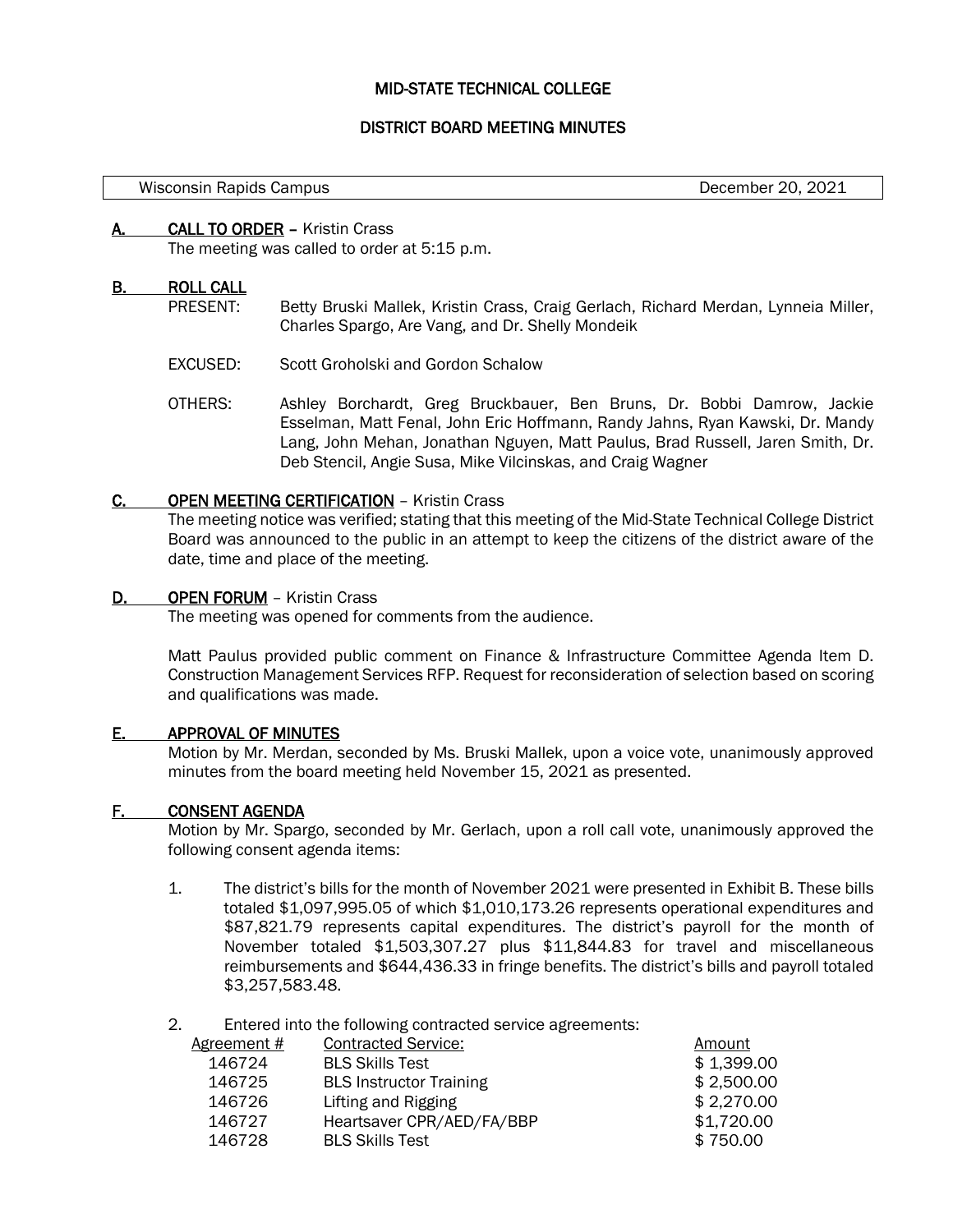| Maintenance Fundamentals                      | \$2,765.42 |
|-----------------------------------------------|------------|
| Welding                                       | \$1,650.00 |
| <b>Security Officer Firearms Training</b>     | \$80.00    |
| <b>Mobile Crane Safety</b>                    | \$3,290.00 |
| Phlebotomy Confirmatory Draw Initial          | \$5,400.00 |
| Welding Certification Development and Testing | \$3,285.00 |
|                                               |            |

3. Approved the following procurement(s) for goods and services: Amount Company College Division/Dept. There were no procurements which require board approval.

# G. CHAIRPERSON'S REPORT - Kristin Crass

- 1. Board members were welcomed to the meeting. Mr. Groholski and Mr. Schalow asked to be excused.
- 2. The Winter Boards Association meeting will be held January 27-29 virtually and in-person at the Osthoff Resort in Elkhart Lake. In-Service will be on Understanding Federal Funding and development around Diversity, Equity and Inclusion. Those interested in attending should contact Ms. Susa to make arrangements.
- 3. The ACCT Legislative Summit will be held February 6-9, 2022 in Washington D.C. The college will not send representation. In place of this event, the college will host a legislative event on campus in the spring.
- 4. Future meeting dates (times unless otherwise announced: MONTHLY MEETING Monday, January 17, 2022 Wisconsin Rapids Campus Committee-of-the-Whole: 5:00 p.m. Board Meeting: following Committeeof-the-Whole
- H. PRESIDENT'S REPORT Dr. Shelly Mondeik
	- 1. Dr. Mondeik highlighted recent campus events and activities including, graduation. In addition, she shared community involvement opportunities including, Regional Skills USA.
	- 2. Dr. Mondeik highlighted a recent announcement by Governor Tony Evers regarding Wisconsin Workforce Innovation Grants. Of the 126 submissions, 12 were selected for funding. Mid-State's collaborative grant submission totaling \$9 million was selected.
	- 3. In collaboration with the Wisconsin Paper Council, Mid-State has advanced in the federal grant application process to be considered for funding. Twenty to thirty projects will be awarded nation wide.
	- 4. WTCS Presidents Association Mentor/Mentees met. The next meeting will be held in January following the WTCS Board meeting. At that meeting, Mid-State's Liberal Studies program will be presented for approval.

# I. COMMITTEE REPORTS

1. FINANCE & INFRASTRUCTURE COMMITTEE – Charles Spargo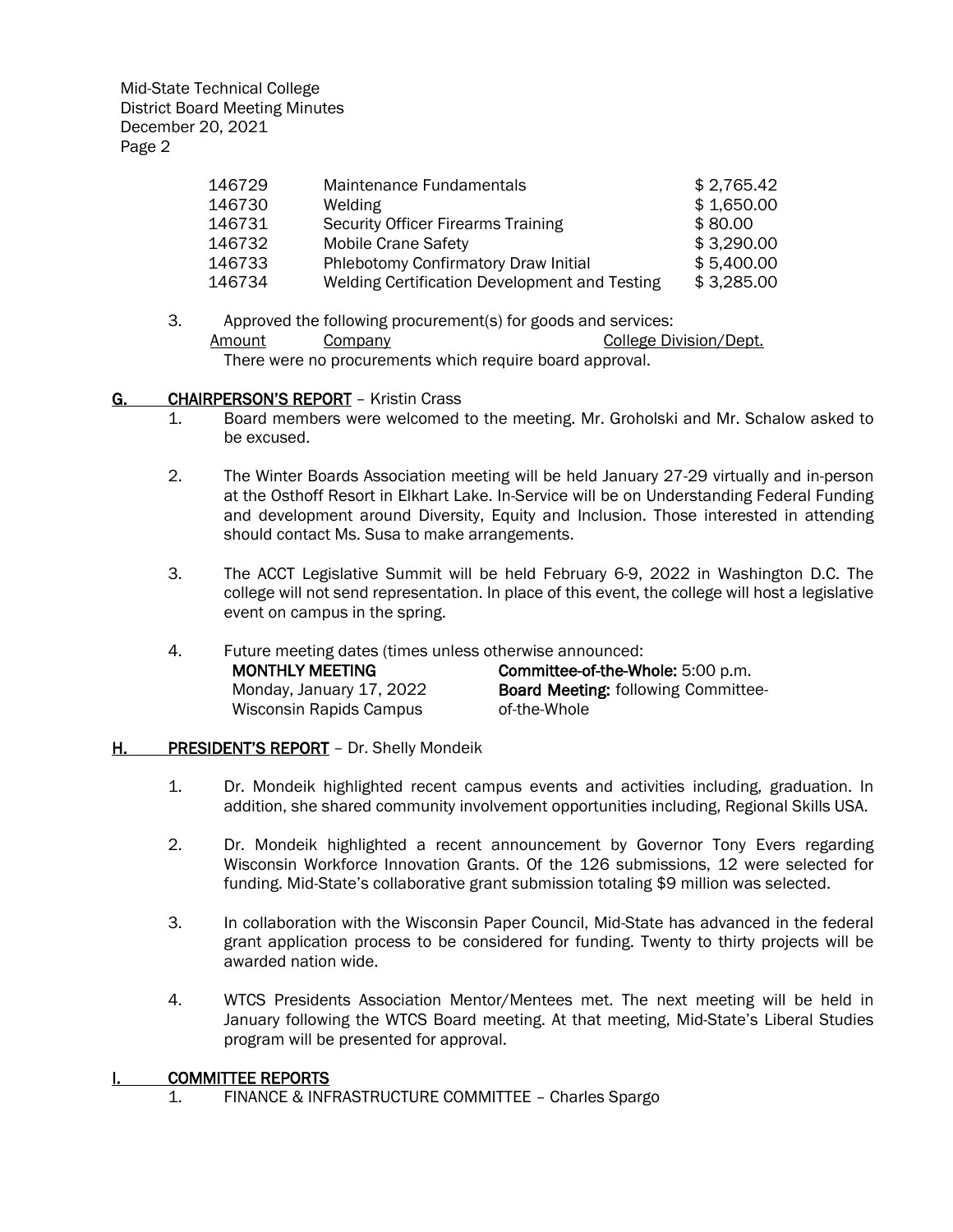- a. TREASURER'S REPORT: No questions or concerns resulted from review of the Treasurer's Report.
- b. RESOLUTION AUTHORIZING THE ISSUANCE AND ESTABLISHED PARAMETERS FOR THE SALE OF NOT TO EXCEED \$4,500,000 GENERAL OBLIGATION REFUNDING BONDS: John Mehan of Robert W. Baird, Inc. presented on the Parameter Resolution before the Board as well as answered questions. Due to timing of the January Board meeting, a request to delegate the sale of bonds to Greg Bruckbauer was made.

Motion by Mr. Spargo, seconded by Mr. Merdan, upon a roll call vote, unanimously approved the following Resolution Authorizing The Issuance and Established Parameters For The Sale Of Not To Exceed \$4,500,000 General Obligation Refunding Bonds:

WHEREAS, the District Board of the Mid-State Technical College District, Adams, Clark, Jackson, Juneau, Marathon, Portage, Waushara and Wood Counties, Wisconsin (the "District") hereby finds and determines that it is necessary, desirable and in the best interest of the District to raise funds to pay the cost of refinancing certain outstanding obligations of the District, specifically, the 2023 maturity of the General Obligation Promissory Notes, Series 2013A, dated September 10, 2013 (the "2013A Notes"); the 2023 and 2024 maturities of the General Obligation Promissory Notes, Series 2014A, dated September 4, 2014 (the "2014A Notes"); the 2023 through 2025 maturities of the General Obligation Promissory Notes, Series 2015A, dated May 5, 2015 (the "2015A Notes"); and the 2023 through 2025 maturities of the General Obligation Promissory Notes, Series 2015B, dated September 1, 2015 (the "2015B Notes") (collectively, the "Refunded Obligations") (hereinafter the refinancing of the Refunded Obligations shall be referred to as the "Refunding");

WHEREAS, the District Board deems it to be necessary, desirable and in the best interest of the District to refund the Refunded Obligations for the purpose of achieving debt service savings;

WHEREAS, the District is authorized by the provisions of Section 67.04, Wisconsin Statutes, to borrow money and issue general obligation refunding bonds to refinance its outstanding obligations;

WHEREAS, it is the finding of the District Board that it is necessary, desirable and in the best interest of the District to authorize the issuance of and to sell the general obligation refunding bonds (the "Bonds") to Robert W. Baird & Co. Incorporated (the "Purchaser");

WHEREAS, the Purchaser intends to submit a bond purchase proposal to the District (the "Proposal") offering to purchase the Bonds in accordance with the terms and conditions to be set forth in the Proposal; and

WHEREAS, in order to facilitate the sale of the Bonds to the Purchaser in a timely manner, the District Board hereby finds and determines that it is necessary, desirable and in the best interest of the District to delegate to the Vice President of Finance and Facilities (the "Authorized Officer") of the District the authority to accept the Proposal on behalf of the District so long as the Proposal meets the terms and conditions set forth in this Resolution by executing a certificate in substantially the form attached hereto as Exhibit A and incorporated herein by reference (the "Approving Certificate").

NOW, THEREFORE, BE IT RESOLVED by the District Board of the District that: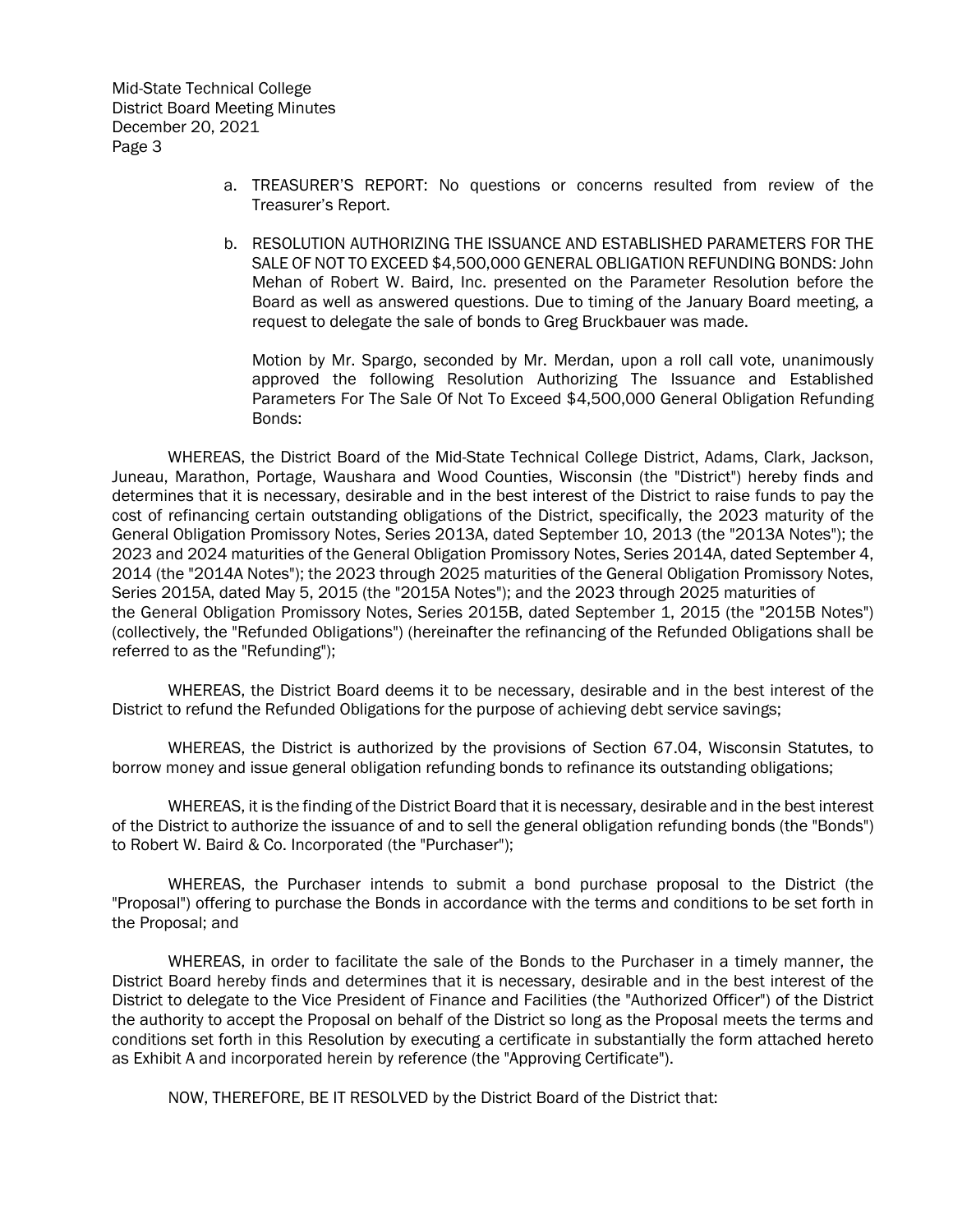Section 1. Authorization and Sale of the Bonds; Parameters. For the purpose of paying the cost of the Refunding, there shall be borrowed pursuant to Section 67.04, Wisconsin Statutes, the principal sum of not to exceed FOUR MILLION FIVE HUNDRED THOUSAND DOLLARS (\$4,500,000) from the Purchaser upon the terms and subject to the conditions set forth in this Resolution. Subject to satisfaction of the conditions set forth in Section 16 of this Resolution, the Chairperson and Secretary are hereby authorized, empowered and directed to make, execute, issue and sell to the Purchaser for, on behalf of and in the name of the District, the Bonds aggregating the principal amount of not to exceed FOUR MILLION FIVE HUNDRED THOUSAND DOLLARS (\$4,500,000). The purchase price to be paid to the District for the Bonds shall not be less than 98.00% of the principal amount of the Bonds and the difference between the initial public offering price of the Bonds provided by the Purchaser and the purchase price to be paid to the District by the Purchaser shall not exceed 2.00% of the principal amount of the Bonds, with an amount not to exceed 1.00% of the principal amount of the Bonds representing the Purchaser's compensation and an amount not to exceed 1.00% of the principal amount of the Bonds representing costs of issuance, including bond insurance premium, payable by the Purchaser or the District.

Section 2. Terms of the Bonds. The Bonds shall be designated "General Obligation Refunding Bonds"; shall be issued in the aggregate principal amount of up to \$4,500,000; shall be dated as of their date of issuance; shall be in the denomination of \$5,000 or any integral multiple thereof; shall be numbered R-1 and upward; and shall mature or be subject to mandatory redemption on the dates and in the principal amounts set forth below, provided that the principal amount of each maturity or mandatory redemption amount may be increased or decreased by up to \$500,000 per maturity or mandatory redemption amount and that the aggregate principal amount of the Bonds shall not exceed \$4,500,000. The schedule below assumes the Bonds are issued in the aggregate principal amount of \$4,080,000.

| <b>Principal Amount</b> |
|-------------------------|
| \$1,795,000             |
| 1.400.000               |
| 885,000                 |
|                         |

Interest shall be payable semi-annually on March 1 and September 1 of each year commencing on September 1, 2022. The true interest cost on the Bonds (computed taking the Purchaser's compensation into account) will not exceed 2.00%. Interest shall be computed upon the basis of a 360-day year of twelve 30-day months and will be rounded pursuant to the rules of the Municipal Securities Rulemaking Board.

The Refunding shall result in positive (greater than 0%) aggregate overall present value debt service savings (expressed as a percentage of the principal amount of the Refunded Obligations) (the "Savings").

Section 3. Redemption Provisions. The Bonds shall not be subject to optional redemption or shall be callable as set forth on the Approving Certificate. If the Proposal specifies that certain of the Bonds are subject to mandatory redemption, the terms of such mandatory redemption shall be set forth on an attachment to the Approving Certificate labeled as Exhibit MRP. Upon the optional redemption of any of the Bonds subject to mandatory redemption, the principal amount of such Bonds so redeemed shall be credited against the mandatory redemption payments established in the Approving Certificate in such manner as the District shall direct.

Section 4. Form of the Bonds. The Bonds shall be issued in registered form and shall be executed and delivered in substantially the form attached hereto as Exhibit B and incorporated herein by this reference.

Section 5. Tax Provisions.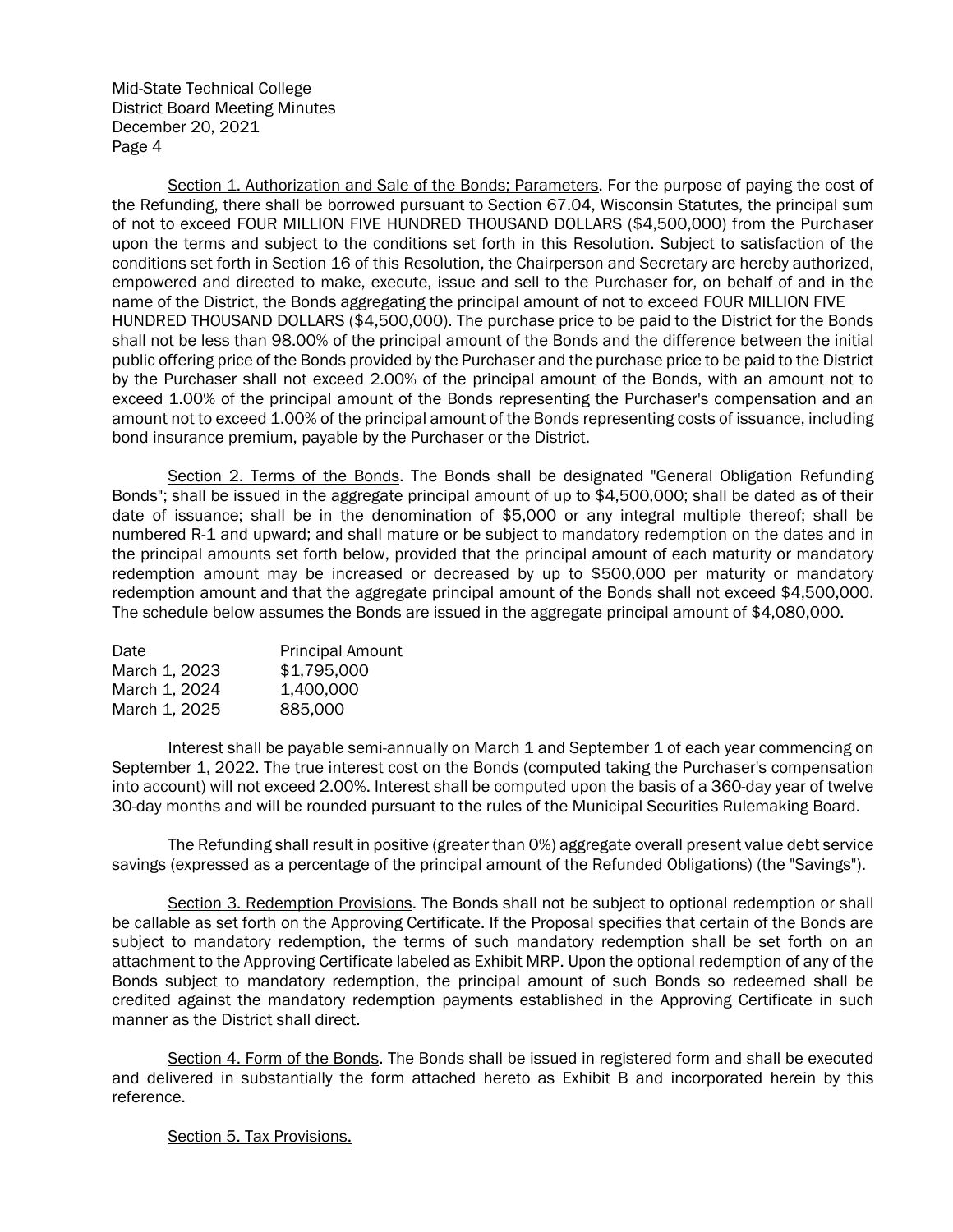(A) Direct Annual Irrepealable Tax Levy. For the purpose of paying the principal of and interest on the Bonds as the same becomes due, the full faith, credit and resources of the District are hereby irrevocably pledged, and there is hereby levied upon all of the taxable property of the District a direct annual irrepealable tax in the years 2022 through 2024 for the payments due in the years 2022 through 2025 in the amounts as are sufficient to meet the principal and interest payments when due. The amount of tax levied in the year 2022 shall be the total amount of debt service due on the Bonds in the years 2022 and 2023; provided that the amount of such tax carried onto the tax rolls shall be abated by any amounts appropriated pursuant to subsection (D) below which are applied to payment of interest on the Bonds in the year 2022.

(B) Tax Collection. So long as any part of the principal of or interest on the Bonds remains unpaid, the District shall be and continue without power to repeal such levy or obstruct the collection of said tax until all such payments have been made or provided for. After the issuance of the Bonds, said tax shall be, from year to year, carried onto the tax roll of the District and collected in addition to all other taxes and in the same manner and at the same time as other taxes of the District for said years are collected, except that the amount of tax carried onto the tax roll may be reduced in any year by the amount of any surplus money in the Debt Service Fund Account created below.

(C) Additional Funds. If at any time there shall be on hand insufficient funds from the aforesaid tax levy to meet principal and/or interest payments on said Bonds when due, the requisite amounts shall be paid from other funds of the District then available, which sums shall be replaced upon the collection of the taxes herein levied.

(D) Appropriation. The District hereby appropriates from amounts levied to pay debt service on the Refunded Obligations or other funds of the District on hand a sum sufficient to be irrevocably deposited in the segregated Debt Service Fund Account created below and used to pay debt service on the Bonds coming due in 2022 as set forth on the schedule to be attached as Schedule III to the Approving Certificate.

## Section 6. Segregated Debt Service Fund Account.

(A) Creation and Deposits. There shall be and there hereby is established in the treasury of the District, if one has not already been created, a debt service fund, separate and distinct from every other fund, which shall be maintained in accordance with generally accepted accounting principles. Debt service or sinking funds established for obligations previously issued by the District may be considered as separate and distinct accounts within the debt service fund.

Within the debt service fund, there hereby is established a separate and distinct account designated as the "Debt Service Fund Account for General Obligation Refunding Bonds - 2022" (the "Debt Service Fund Account") and such account shall be maintained until the indebtedness evidenced by the Bonds is fully paid or otherwise extinguished. There shall be deposited into the Debt Service Fund Account (i) all accrued interest received by the District at the time of delivery of and payment for the Bonds; (ii) any premium not used for the Refunding which may be received by the District above the par value of the Bonds and accrued interest thereon; (iii) all money raised by the taxes herein levied and any amounts appropriated for the specific purpose of meeting principal of and interest on the Bonds when due; (iv) such other sums as may be necessary at any time to pay principal of and interest on the Bonds when due; (v) surplus monies in the Borrowed Money Fund as specified below; and (vi) such further deposits as may be required by Section 67.11, Wisconsin Statutes.

(B) Use and Investment. No money shall be withdrawn from the Debt Service Fund Account and appropriated for any purpose other than the payment of principal of and interest on the Bonds until all such principal and interest has been paid in full and the Bonds canceled; provided (i) the funds to provide for each payment of principal of and interest on the Bonds prior to the scheduled receipt of taxes from the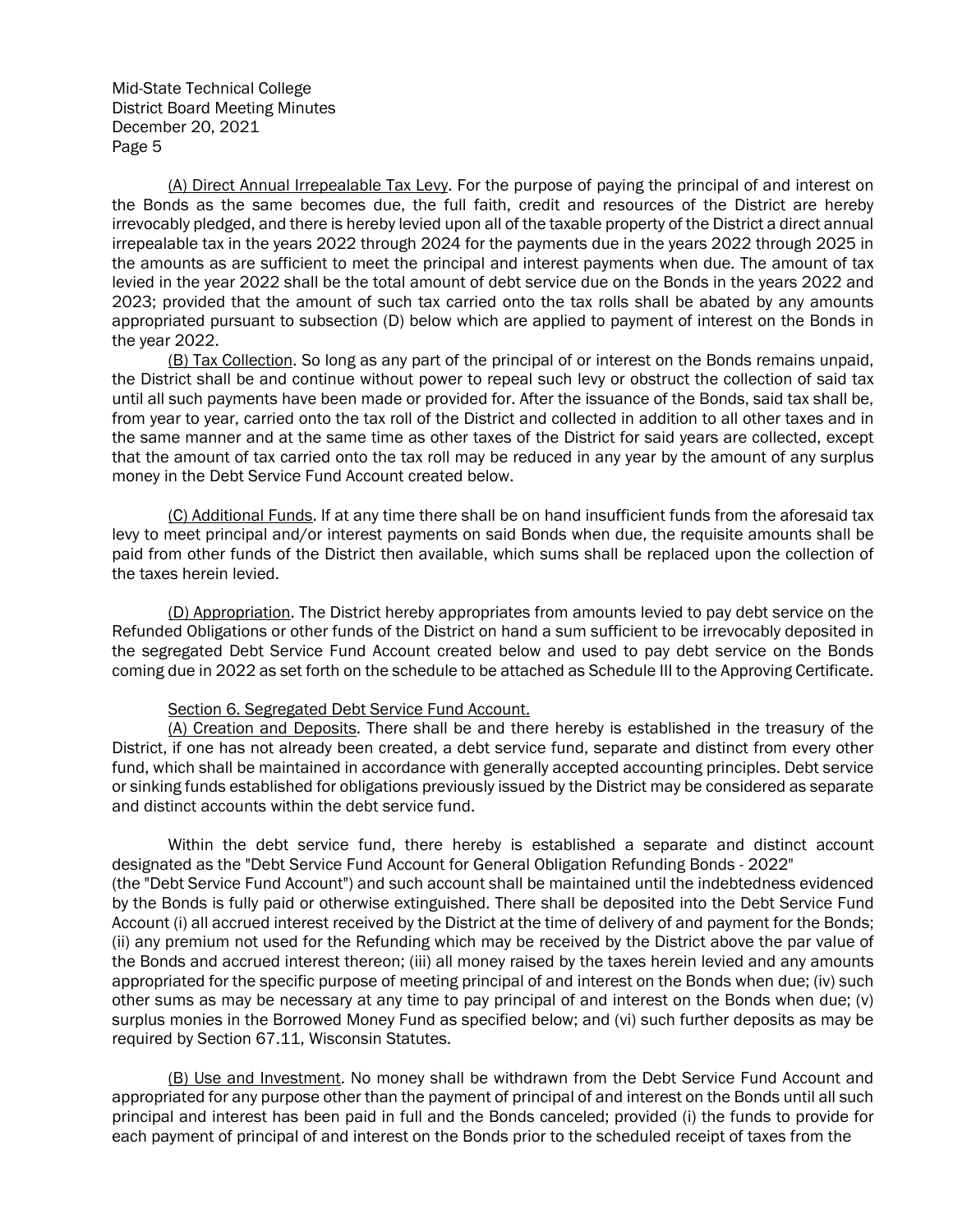next succeeding tax collection may be invested in direct obligations of the United States of America maturing in time to make such payments when they are due or in other investments permitted by law; and (ii) any funds over and above the amount of such principal and interest payments on the Bonds may be used to reduce the next succeeding tax levy, or may, at the option of the District, be invested by purchasing the Bonds as permitted by and subject to Section  $67.11(2)(a)$ , Wisconsin Statutes, or in permitted municipal investments under the pertinent provisions of the Wisconsin Statutes ("Permitted Investments"), which investments shall continue to be a part of the Debt Service Fund Account. Any investment of the Debt Service Fund Account shall at all times conform with the provisions of the Internal Revenue Code of 1986, as amended (the "Code") and any applicable Treasury Regulations (the "Regulations").

(C) Remaining Monies. When all of the Bonds have been paid in full and canceled, and all Permitted Investments disposed of, any money remaining in the Debt Service Fund Account shall be transferred and deposited in the general fund of the District, unless the District Board directs otherwise.

Section 7. Proceeds of the Bonds; Segregated Borrowed Money Fund. The proceeds of the Bonds (the "Bond Proceeds") (other than any premium not used for the Refunding and accrued interest which must be paid at the time of the delivery of the Bonds into the Debt Service Fund Account created above) shall be deposited into a special fund (the "Borrowed Money Fund") separate and distinct from all other funds of the District and disbursed solely for the purpose or purposes for which borrowed. Monies in the Borrowed Money Fund may be temporarily invested in Permitted Investments. Any monies, including any income from Permitted Investments, remaining in the Borrowed Money Fund after the purpose or purposes for which the Bonds have been issued have been accomplished, and, at any time, any monies as are not needed and which obviously thereafter cannot be needed for such purpose(s) shall be deposited in the Debt Service Fund Account.

Section 8. No Arbitrage. All investments made pursuant to this Resolution shall be Permitted Investments, but no such investment shall be made in such a manner as would cause the Bonds to be "arbitrage bonds" within the meaning of Section 148 of the Code or the Regulations and an officer of the District, charged with the responsibility for issuing the Bonds, shall certify as to facts, estimates, circumstances and reasonable expectations in existence on the date of delivery of the Bonds to the Purchaser which will permit the conclusion that the Bonds are not "arbitrage bonds," within the meaning of the Code or Regulations.

Section 9. Compliance with Federal Tax Laws. (a) The District represents and covenants that the projects financed by the Bonds and by the Refunded Obligations and the ownership, management and use of the projects will not cause the Bonds or the Refunded Obligations to be "private activity bonds" within the meaning of Section 141 of the Code. The District further covenants that it shall comply with the provisions of the Code to the extent necessary to maintain the tax-exempt status of the interest on the Bonds including, if applicable, the rebate requirements of Section 148(f) of the Code. The District further covenants that it will not take any action, omit to take any action or permit the taking or omission of any action within its control (including, without limitation, making or permitting any use of the proceeds of the Bonds) if taking, permitting or omitting to take such action would cause any of the Bonds to be an arbitrage bond or a private activity bond within the meaning of the Code or would otherwise cause interest on the Bonds to be included in the gross income of the recipients thereof for federal income tax purposes. The Secretary or other officer of the District charged with the responsibility of issuing the Bonds shall provide an appropriate certificate of the District certifying that the District can and covenanting that it will comply with the provisions of the Code and Regulations.

(b) The District also covenants to use its best efforts to meet the requirements and restrictions of any different or additional federal legislation which may be made applicable to the Bonds provided that in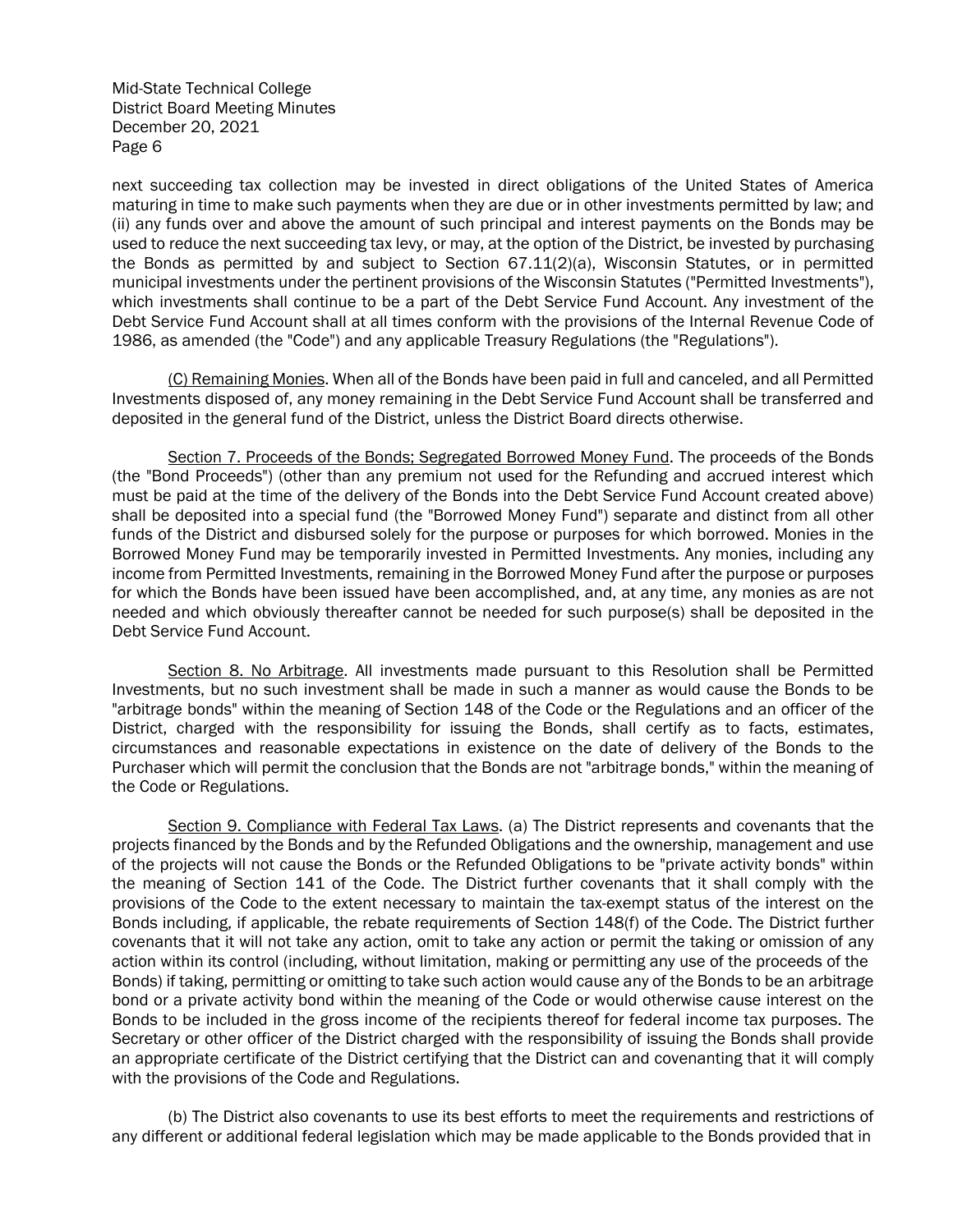meeting such requirements the District will do so only to the extent consistent with the proceedings authorizing the Bonds and the laws of the State of Wisconsin and to the extent that there is a reasonable period of time in which to comply.

Section 10. Qualified Tax-Exempt Obligations. The Bonds are hereby deemed designated (to the maximum extent permitted) as "qualified tax-exempt obligations" pursuant to the provisions of Section 265(b)(3)(D)(ii) of the Code, and the balance, if any, is designated as "qualified tax-exempt obligations" to the extent permitted pursuant to Section 265(b)(3) of the Code. In support of such designation, the District Clerk or other officer of the District charged with the responsibility for issuing the Bonds, shall provide an appropriate certificate of the District, all as of the Closing.

Section 11. Execution of the Bonds; Closing; Professional Services. The Bonds shall be issued in printed form, executed on behalf of the District by the manual or facsimile signatures of the Chairperson and Secretary, authenticated, if required, by the Fiscal Agent (defined below), sealed with its official or corporate seal, if any, or a facsimile thereof, and delivered to the Purchaser upon payment to the District of the purchase price thereof, plus accrued interest to the date of delivery (the "Closing"). The facsimile signature of either of the officers executing the Bonds may be imprinted on the Bonds in lieu of the manual signature of the officer but, unless the District has contracted with a fiscal agent to authenticate the Bonds, at least one of the signatures appearing on each Bond shall be a manual signature. In the event that either of the officers whose signatures appear on the Bonds shall cease to be such officers before the Closing, such signatures shall, nevertheless, be valid and sufficient for all purposes to the same extent as if they had remained in office until the Closing. The aforesaid officers are hereby authorized and directed to do all acts and execute and deliver the Bonds and all such documents, certificates and acknowledgements as may be necessary and convenient to effectuate the Closing. The District hereby authorizes the officers and agents of the District to enter into, on its behalf, agreements

and contracts in conjunction with the Bonds, including but not limited to agreements and contracts for legal, trust, fiscal agency, disclosure and continuing disclosure, and rebate calculation services. Any such contract heretofore entered into in conjunction with the issuance of the Bonds is hereby ratified and approved in all respects.

Section 12. Payment of the Bonds; Fiscal Agent. The principal of and interest on the Bonds shall be paid by Associated Trust Company, National Association, Green Bay, Wisconsin, which is hereby appointed as the District's registrar and fiscal agent pursuant to the provisions of Section 67.10(2), Wisconsin Statutes (the "Fiscal Agent"). The District hereby authorizes the Chairperson and Secretary or other appropriate officers of the District to enter into a Fiscal Agency Agreement between the District and the Fiscal Agent. Such contract may provide, among other things, for the performance by the Fiscal Agent of the functions listed in Wis. Stats. Sec. 67.10(2)(a) to (j), where applicable, with respect to the Bonds.

Section 13. Persons Treated as Owners; Transfer of Bonds. The District shall cause books for the registration and for the transfer of the Bonds to be kept by the Fiscal Agent. The person in whose name any Bond shall be registered shall be deemed and regarded as the absolute owner thereof for all purposes and payment of either principal or interest on any Bond shall be made only to the registered owner thereof. All such payments shall be valid and effectual to satisfy and discharge the liability upon such Bond to the extent of the sum or sums so paid.

Any Bond may be transferred by the registered owner thereof by surrender of the Bond at the office of the Fiscal Agent, duly endorsed for the transfer or accompanied by an assignment duly executed by the registered owner or his attorney duly authorized in writing. Upon such transfer, the Chairperson and Secretary shall execute and deliver in the name of the transferee or transferees a new Bond or Bonds of a like aggregate principal amount, series and maturity and the Fiscal Agent shall record the name of each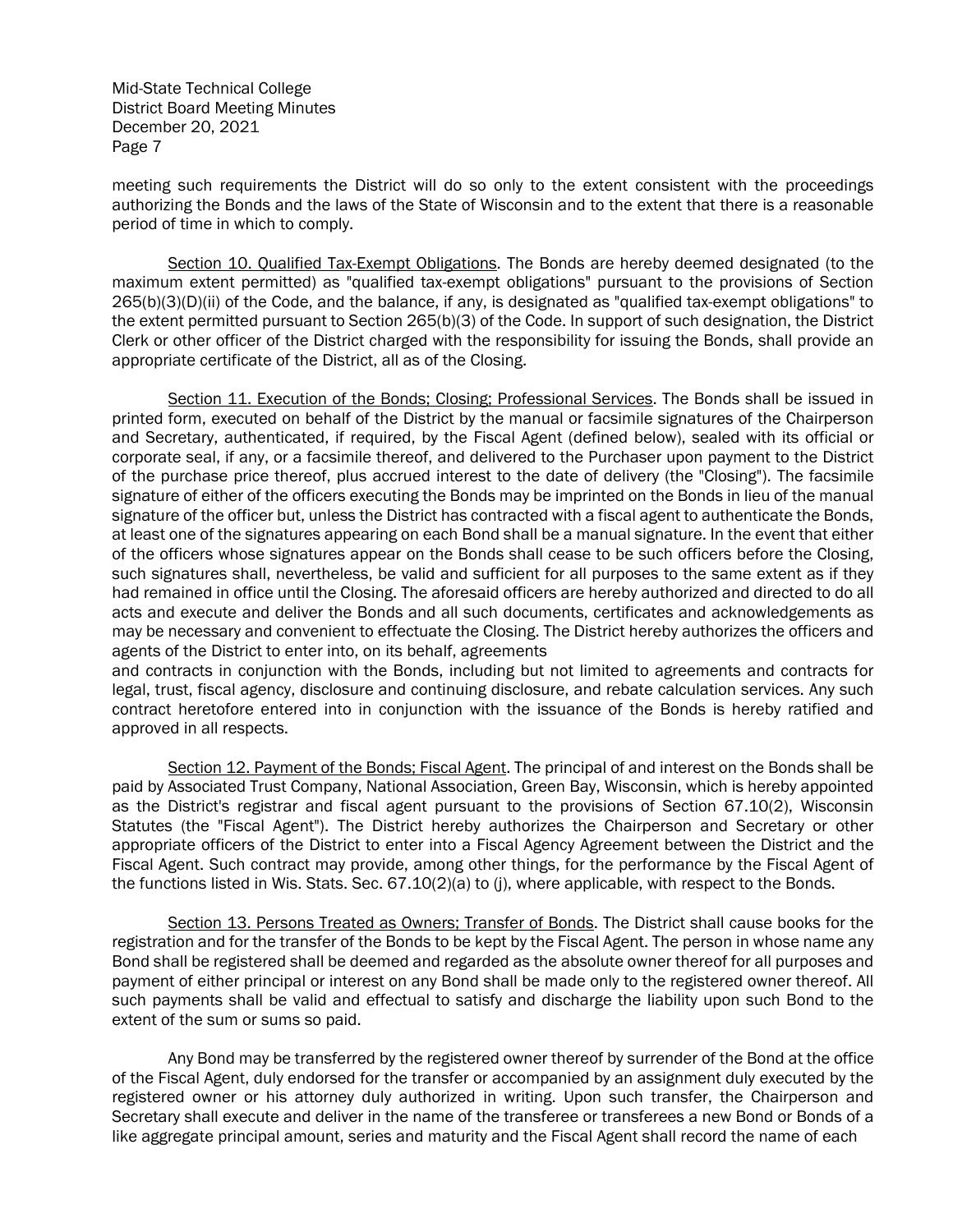transferee in the registration book. No registration shall be made to bearer. The Fiscal Agent shall cancel any Bond surrendered for transfer.

The District shall cooperate in any such transfer, and the Chairperson and Secretary are authorized to execute any new Bond or Bonds necessary to effect any such transfer.

Section 14. Record Date. The 15th day of the calendar month next preceding each interest payment date shall be the record date for the Bonds (the "Record Date"). Payment of interest on the Bonds on any interest payment date shall be made to the registered owners of the Bonds as they appear on the registration book of the District at the close of business on the Record Date.

Section 15. Utilization of The Depository Trust Company Book-Entry-Only System. In order to make the Bonds eligible for the services provided by The Depository Trust Company, New York, New York ("DTC"), the District agrees to the applicable provisions set forth in the Blanket Issuer Letter of Representations, which the Secretary or other authorized representative of the District is authorized and directed to execute and deliver to DTC on behalf of the District to the extent an effective Blanket Issuer Letter of Representations is not presently on file in the Secretary's office.

Section 16. Conditions on Issuance and Sale of the Bonds. The issuance of the Bonds and the sale of the Bonds to the Purchaser are subject to satisfaction of the following conditions:

- (a) approval by the Authorized Officer of the principal amount, definitive maturities, redemption provisions, interest rates and purchase price for the Bonds, which approval shall be evidenced by execution by the Authorized Officer of the Approving Certificate; and
- (b) realization by the District of positive (greater than 0%) Savings.

The Bonds shall not be issued, sold or delivered until these conditions are satisfied. Upon satisfaction of these conditions, the Authorized Officer is authorized to execute a Proposal with the Purchaser providing for the sale of the Bonds to the Purchaser.

Section 17. Official Statement. The District Board hereby directs the Authorized Officer to approve the Preliminary Official Statement with respect to the Bonds and deem the Preliminary Official Statement as "final" as of its date for purposes of SEC Rule 15c2-12 promulgated by the Securities and Exchange Commission pursuant to the Securities and Exchange Act of 1934 (the "Rule"). All actions taken by the Authorized Officer or other officers of the District in connection with the preparation of such Preliminary Official Statement and any addenda to it or final Official Statement are hereby ratified and approved. In connection with the Closing, the appropriate District official shall certify the Preliminary Official Statement and any addenda or final Official Statement. The Secretary shall cause copies of the Preliminary Official Statement and any addenda or final Official Statement to be distributed to the Purchaser.

Section 18. Redemption of the 2013A Notes. The 2013A Notes are hereby called for prior payment and redemption on such date approved by the Authorized Officer in the Approving Certificate that is not more than 90 days after the date of issuance of the Bonds at a price of par plus accrued interest to the date of redemption subject to final approval by the Authorized Officer as evidenced by the execution of the Approving Certificate.

The District hereby directs the Secretary to work with the Purchaser to cause timely notice of redemption, in substantially the form attached hereto as Exhibit C-1 and incorporated herein by this reference (the "Notice"), to be provided at the times, to the parties and in the manner set forth on the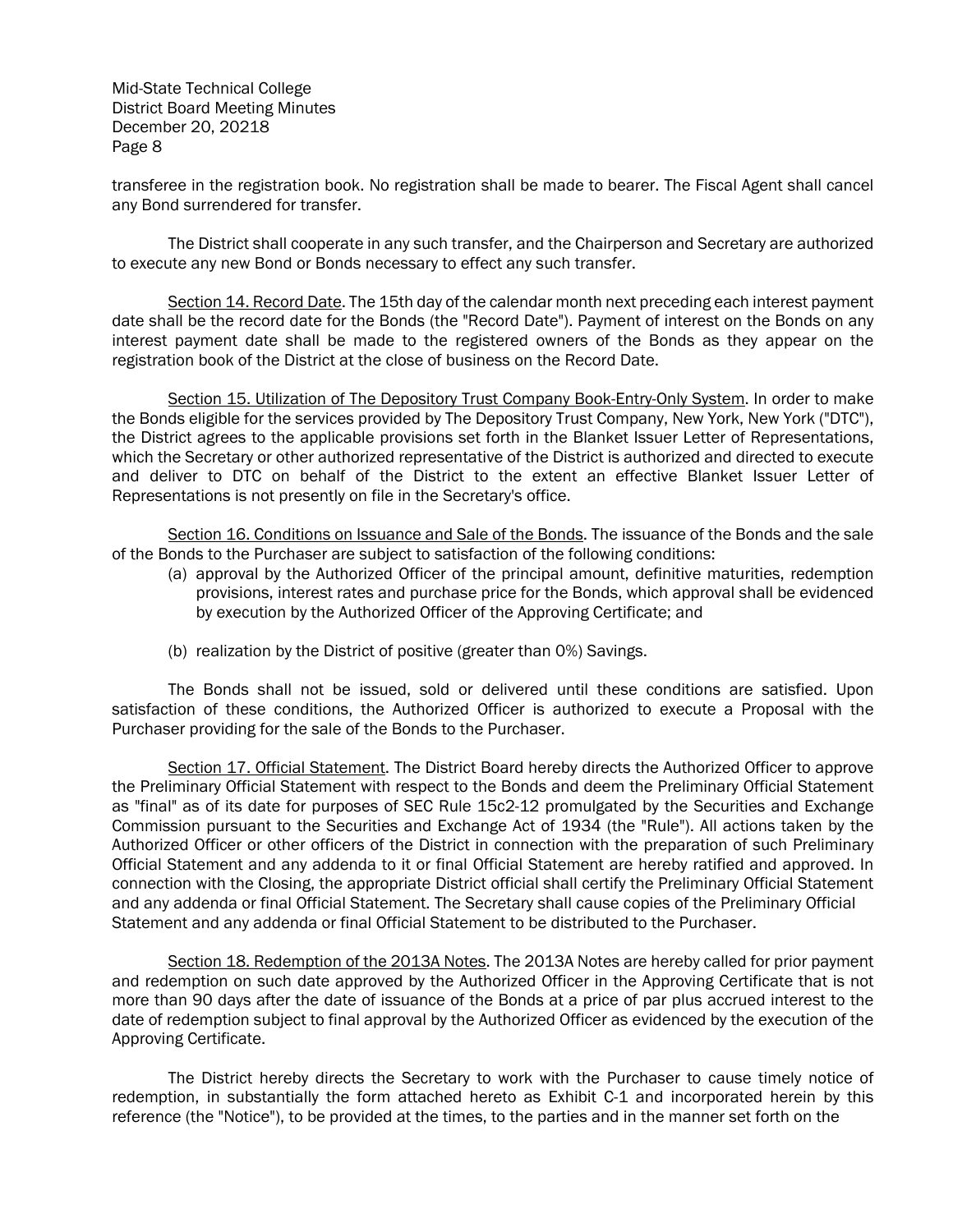Notice. Any and all actions heretofore taken by the officers and agents of the District to effectuate the redemption of the 2013A Notes are hereby ratified and approved.

Section 19. Redemption of the 2014A Notes. The 2014A Notes are hereby called for prior payment and redemption on such date approved by the Authorized Officer in the Approving Certificate that is not more than 90 days after the date of issuance of the Bonds at a price of par plus accrued interest to the date of redemption subject to final approval by the Authorized Officer as evidenced by the execution of the Approving Certificate.

The District hereby directs the Secretary to work with the Purchaser to cause timely notice of redemption, in substantially the form attached hereto as Exhibit C-2 and incorporated herein by this reference (the "Notice"), to be provided at the times, to the parties and in the manner set forth on the Notice. Any and all actions heretofore taken by the officers and agents of the District to effectuate the redemption of the 2014A Notes are hereby ratified and approved.

Section 20. Redemption of the 2015A Notes. The 2015A Notes are hereby called for prior payment and redemption on such date approved by the Authorized Officer in the Approving Certificate that is not more than 90 days after the date of issuance of the Bonds at a price of par plus accrued interest to the date of redemption subject to final approval by the Authorized Officer as evidenced by the execution of the Approving Certificate.

The District hereby directs the Secretary to work with the Purchaser to cause timely notice of redemption, in substantially the form attached hereto as Exhibit C-3 and incorporated herein by this reference (the "Notice"), to be provided at the times, to the parties and in the manner set forth on the Notice. Any and all actions heretofore taken by the officers and agents of the District to effectuate the redemption of the 2015A Notes are hereby ratified and approved.

Section 21. Redemption of the 2015B Notes. The 2015B Notes are hereby called for prior payment and redemption on such date approved by the Authorized Officer in the Approving Certificate that is not more than 90 days after the date of issuance of the Bonds at a price of par plus accrued interest to the date of redemption subject to final approval by the Authorized Officer as evidenced by the execution of the Approving Certificate.

The District hereby directs the Secretary to work with the Purchaser to cause timely notice of redemption, in substantially the form attached hereto as Exhibit C-4 and incorporated herein by this reference (the "Notice"), to be provided at the times, to the parties and in the manner set forth on the Notice. Any and all actions heretofore taken by the officers and agents of the District to effectuate the redemption of the 2015B Notes are hereby ratified and approved.

Section 22. Record Book. The Secretary shall provide and keep the transcript of proceedings as a separate record book (the "Record Book") and shall record a full and correct statement of every step or proceeding had or taken in the course of authorizing and issuing the Bonds in the Record Book.

Section 23. Bond Insurance. If the Purchaser determines to obtain municipal bond insurance with respect to the Bonds, the officers of the District are authorized to take all actions necessary to obtain such municipal bond insurance. The Chairperson and Secretary are authorized to agree to such additional provisions as the bond insurer may reasonably request and which are acceptable to the Chairperson and Secretary including provisions regarding restrictions on investment of Bond proceeds, the payment procedure under the municipal bond insurance policy, the rights of the bond insurer in the event of default and payment of the Bonds by the bond insurer and notices to be given to the bond insurer. In addition, any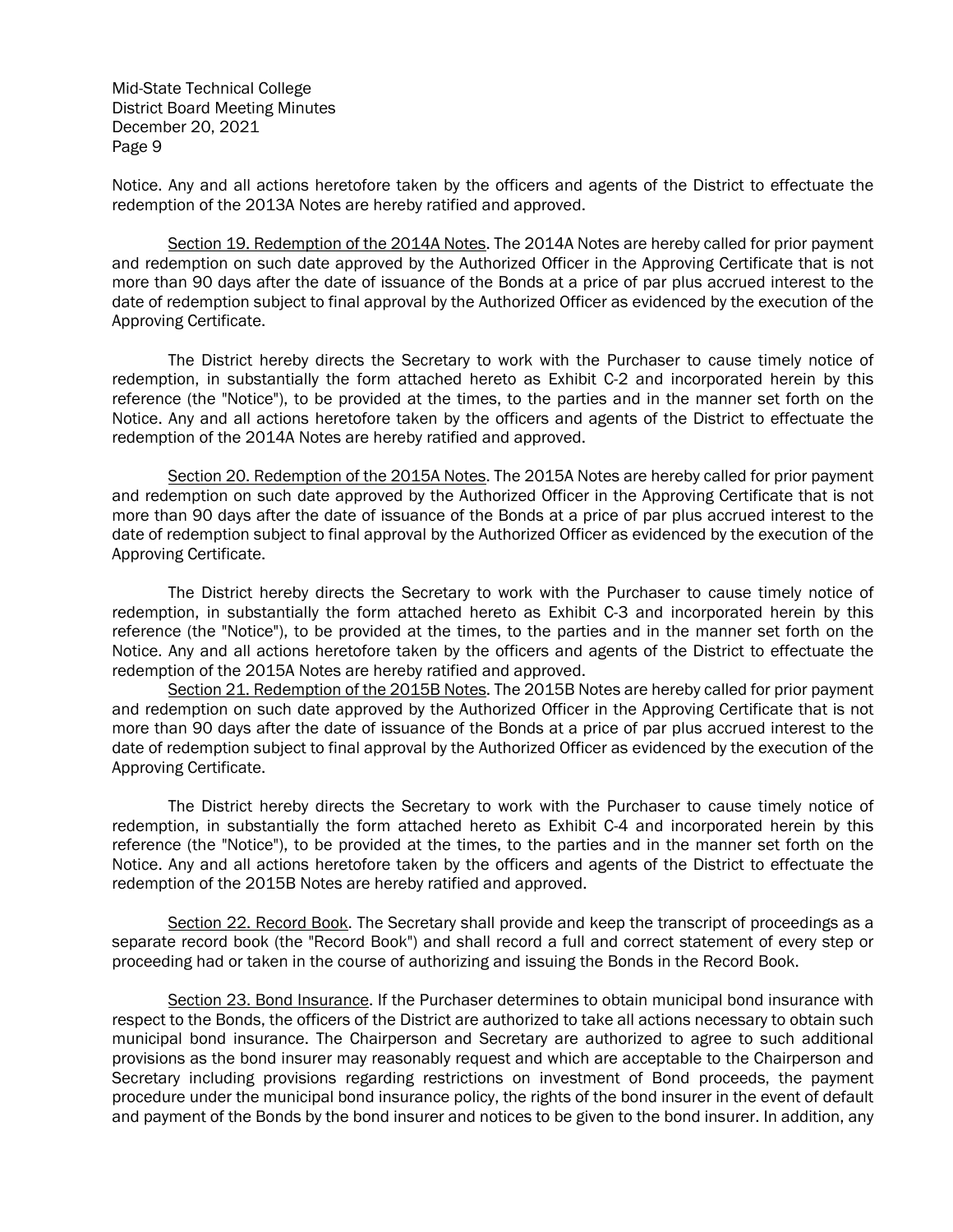reference required by the bond insurer to the municipal bond insurance policy shall be made in the form of Bond provided herein.

Section 24. Conflicting Resolutions; Severability; Effective Date. All prior resolutions, rules or other actions of the District Board or any parts thereof in conflict with the provisions hereof shall be, and the same are, hereby rescinded insofar as the same may so conflict. In the event that any one or more provisions hereof shall for any reason be held to be illegal or invalid, such illegality or invalidity shall not affect any other provisions hereof. The foregoing shall take effect immediately upon adoption and approval in the manner provided by law.

Adopted, approved and recorded December 20, 2021.

c. CONSTRUCTION MANAGEMENT SERVICVES RFP: Results of RFP #803 Mid-State Technical College Construction Management Services were presented. During committee, the RFP was discussed and the process and criteria for selection were highlighted. A recommendation to approve JH Findorff and Sons was made.

Motion by Mr. Spargo, seconded by Ms. Crass, upon a roll call vote, unanimously approved JH Findorff and Sons for Construction Management Services.

d. GROUNDS AND LANDSCAPING SERVICES RFP: Results of RFP #805 Mid-State Technical College Grounds & Landscaping Services Wisconsin Rapids Campus was presented. Only one response was received. A recommendation to approve Grounds Detail Services was made.

Motion by Ms. Bruski Mallek, seconded by Ms. Miller, upon a roll call vote, unanimously approved Grounds Detail Services.

- e. REVIEW OF FY21 COLLEGE FOUNDATION AUDIT: An overview of Mid-State's Foundation audit results for the fiscal year ending June 30, 2021, per MOU, was provided. Wipfli LLC performed the audited and presented to the Foundation Board in October.
- f. FINANCE IMPLICATIONS FOR TOPICS IN OTHER COMMITTEES: No topics discussed.
- 2. ACADEMIC & STUDENT SERVICES COMMITTEE Betty Bruski Mallek
	- a. ACADEMIC PROGRAMMING: An update on academic programming was provided specific to the Advanced Manufacturing Technology program and Mechanical Design program.

The Associate Degree Advanced Manufacturing Technology program would prepare graduates to work with automation. A review of jobs currently in the field as well as projected need was provided. It is anticipated the program would need a full-time faculty and would start in Fall 2023 at the AMETA Center.

Motion by Ms. Bruski Mallek, seconded by Ms. Miller, upon a roll call vote, unanimously approved concept approval for the Advanced Manufacturing Technology Program.

The Associate Degree Mechanical Design program was previously provided by Mid-State Technical College and discontinued. A strong demonstration of need has been